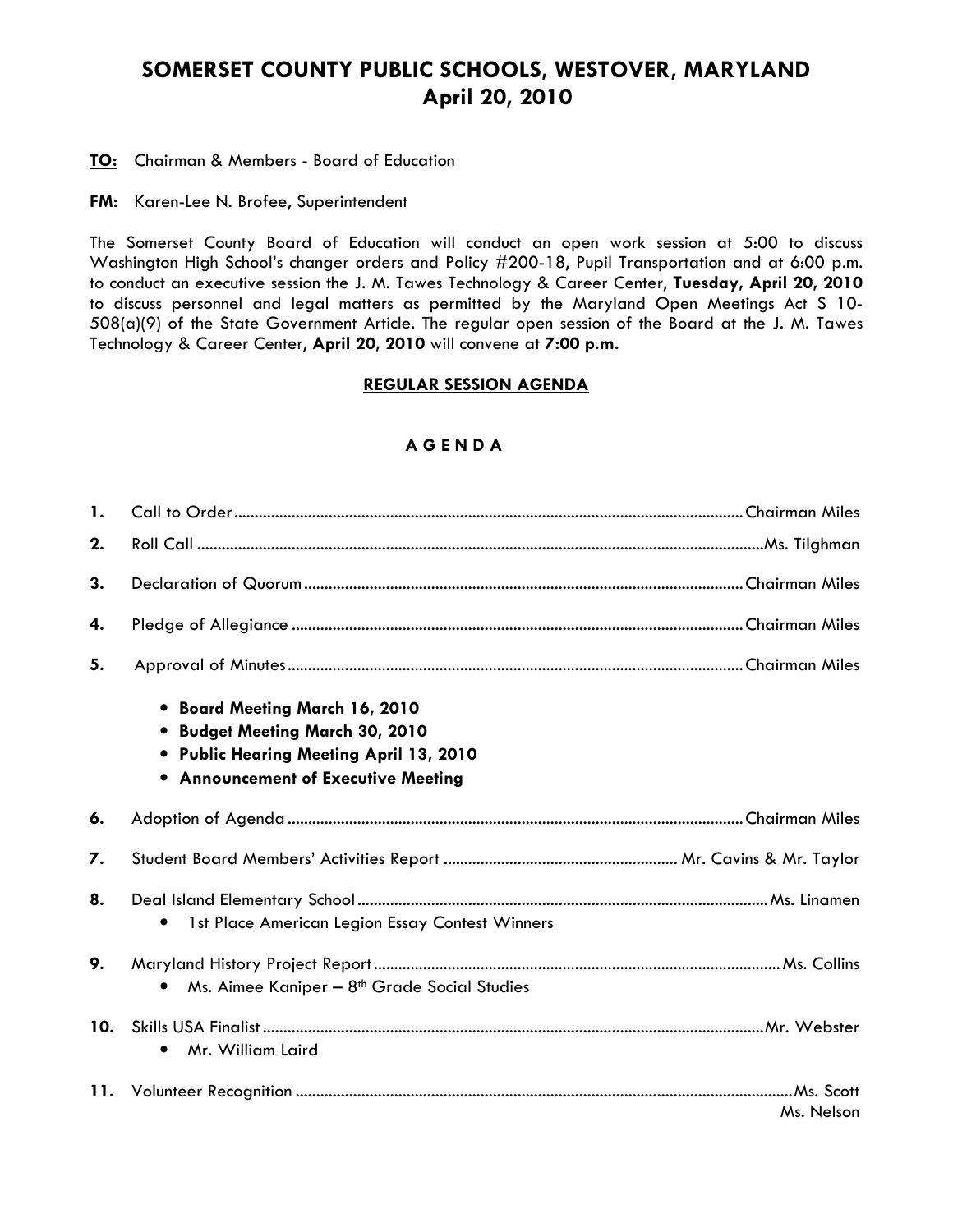## 12. OLD BUSINESS

|     | А.                  | <b>Policies</b>                                                                                                                                            |                   |
|-----|---------------------|------------------------------------------------------------------------------------------------------------------------------------------------------------|-------------------|
|     |                     | (See Tab $12-A1$ )                                                                                                                                         |                   |
|     |                     | (See tab $12-A2$ )                                                                                                                                         |                   |
|     | <b>B.</b>           | <b>Human Resources</b>                                                                                                                                     |                   |
|     |                     | School Nurse I<br>$\bullet$<br>Administrative Office Associate I - Student Services<br><b>External Diploma Coordinator</b><br>$\bullet$<br>(See Tab 12-B1) |                   |
|     | C.                  | <b>Facilities</b>                                                                                                                                          |                   |
|     |                     | (See Tab $12-C1$ )                                                                                                                                         |                   |
|     | D.                  | (See Tab 12-D)                                                                                                                                             |                   |
|     | Е.                  | (See Tab 12-E)                                                                                                                                             | and Board Members |
| 13. | <b>NEW BUSINESS</b> |                                                                                                                                                            |                   |
|     | А.                  | <b>Finance</b>                                                                                                                                             |                   |
|     |                     | (See Tab 13-A1)                                                                                                                                            |                   |
|     |                     | (See Tab 13-A2)                                                                                                                                            |                   |
|     | <b>B.</b>           | Instruction                                                                                                                                                |                   |
|     |                     | (See Tab 13-B1)                                                                                                                                            |                   |
|     |                     | (See Tab 13-B2)                                                                                                                                            |                   |
|     | C.                  | (See Tab 13-C)                                                                                                                                             | Ms. Carter        |
|     | D.                  | Princess Anne Elementary, Woodson Elementary, Somerset Intermediate                                                                                        |                   |